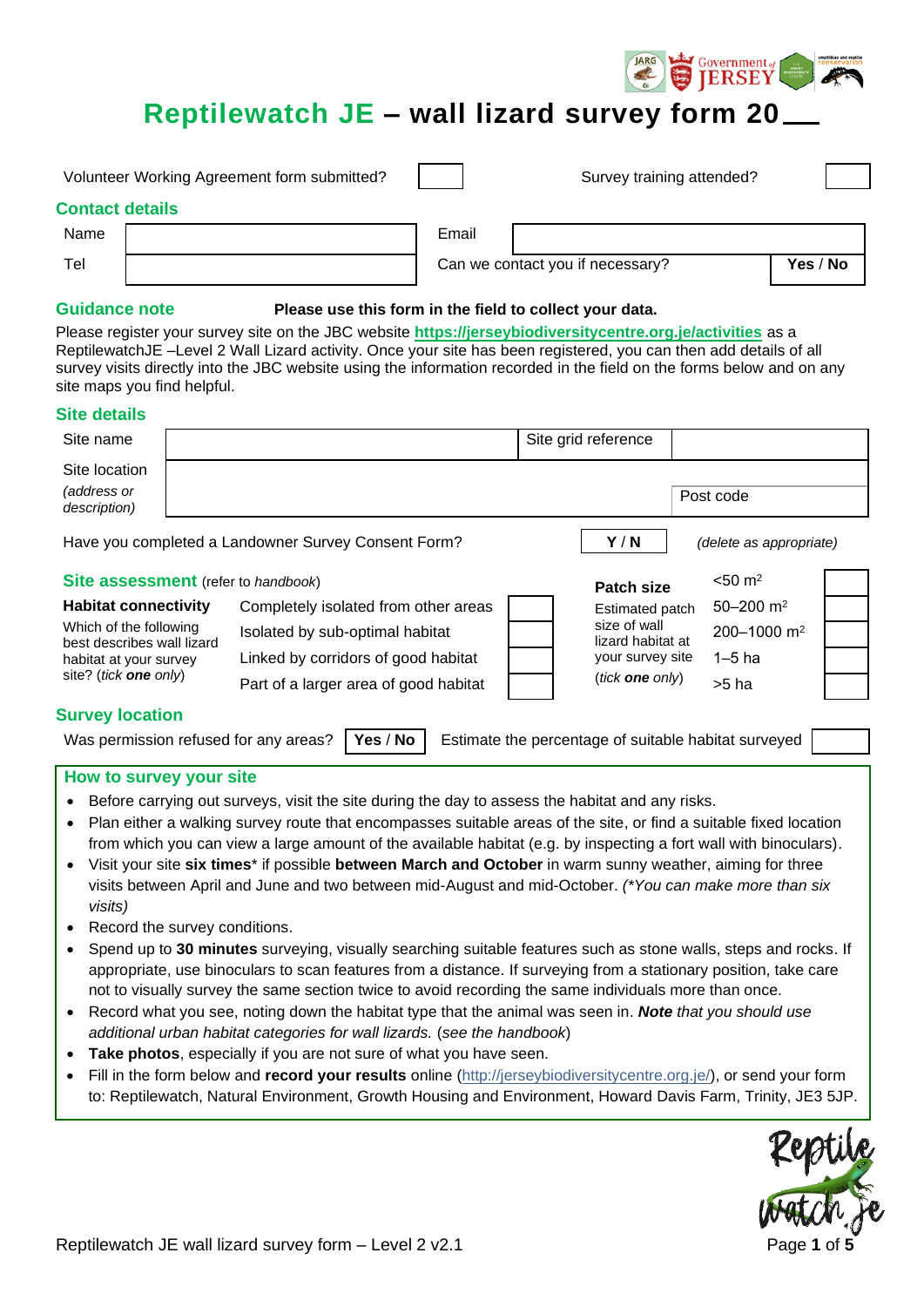

#### **Survey codes**

| Average wind speed                                                                                                                                                                                                                                                                                                                    | <b>Habitat reference codes</b> |                                                           |                                         |  |  |  |
|---------------------------------------------------------------------------------------------------------------------------------------------------------------------------------------------------------------------------------------------------------------------------------------------------------------------------------------|--------------------------------|-----------------------------------------------------------|-----------------------------------------|--|--|--|
| <b>0</b> Smoke rises vertically<br>1 Slight smoke drift<br>2 Wind felt on face and leaves rustle<br>3 Leaves & twigs in constant motion<br>4 Raises dust and small branches<br>move<br>5 Small trees in leaf begin to sway<br>6 Large branches move & trees sway<br>(0-6, choose one option).<br>Certainty<br>C=certain / U=uncertain | g1: Acid grassland             | g3: Neutral grassland                                     | g4: Modified grassland                  |  |  |  |
|                                                                                                                                                                                                                                                                                                                                       | c1: Arable and horticulture    | w1: Broadleaved mixed and yew woodland                    | w <sub>2</sub> : Coniferous<br>woodland |  |  |  |
|                                                                                                                                                                                                                                                                                                                                       | h1: Dwarf shrub heath          | u1a: Open Mosaic Habitats on Previously<br>Developed Land | s2: Supralittoral Rock                  |  |  |  |
|                                                                                                                                                                                                                                                                                                                                       | h <sub>2</sub> : Hedgerows     | u1c: Artificial unvegetated, unsealed<br>surface          | s1: Inland rock                         |  |  |  |
|                                                                                                                                                                                                                                                                                                                                       | h <sub>3</sub> : Dense scrub   | u1d: Suburban/ mosaic of developed/ natural surface       |                                         |  |  |  |
|                                                                                                                                                                                                                                                                                                                                       | s3: Supralittoral Sediment     | u1e: Built linear features                                |                                         |  |  |  |

### **1) Survey conditions**

| Date:                                                                                         | Visit no.: | Start time $(24h)$ :   | End time $(24h)$ :           |  |  |  |  |
|-----------------------------------------------------------------------------------------------|------------|------------------------|------------------------------|--|--|--|--|
| Air temperature $(°C)$ :<br>Cloud cover $(\%)$ :<br><b>Wind Speed:</b>                        |            |                        | <b>Time Surveying</b>        |  |  |  |  |
| <b>Rain:</b> None / Yesterday<br>Earlier today / During survey (Circle one option)<br>(mins): |            |                        |                              |  |  |  |  |
| <b>Survey methods</b><br>Walking                                                              | Yes / No   | Yes / No<br>Stationary | Yes / No<br>Binoculars used? |  |  |  |  |

## **What did you see?** (continue on another page if needed)

| <b>Species</b> | <b>Time</b> | Lifestage | Sex | Qty. | <b>Certainty</b> | <b>Habitat code</b> | Location |
|----------------|-------------|-----------|-----|------|------------------|---------------------|----------|
|                |             |           |     |      |                  |                     |          |
|                |             |           |     |      |                  |                     |          |
|                |             |           |     |      |                  |                     |          |
|                |             |           |     |      |                  |                     |          |
|                |             |           |     |      |                  |                     |          |
|                |             |           |     |      |                  |                     |          |
|                |             |           |     |      |                  |                     |          |
|                |             |           |     |      |                  |                     |          |
|                |             |           |     |      |                  |                     |          |
|                |             |           |     |      |                  |                     |          |
|                |             |           |     |      |                  |                     |          |
|                |             |           |     |      |                  |                     |          |
|                |             |           |     |      |                  |                     |          |
|                |             |           |     |      |                  |                     |          |
|                |             |           |     |      |                  |                     |          |

**Notes:**



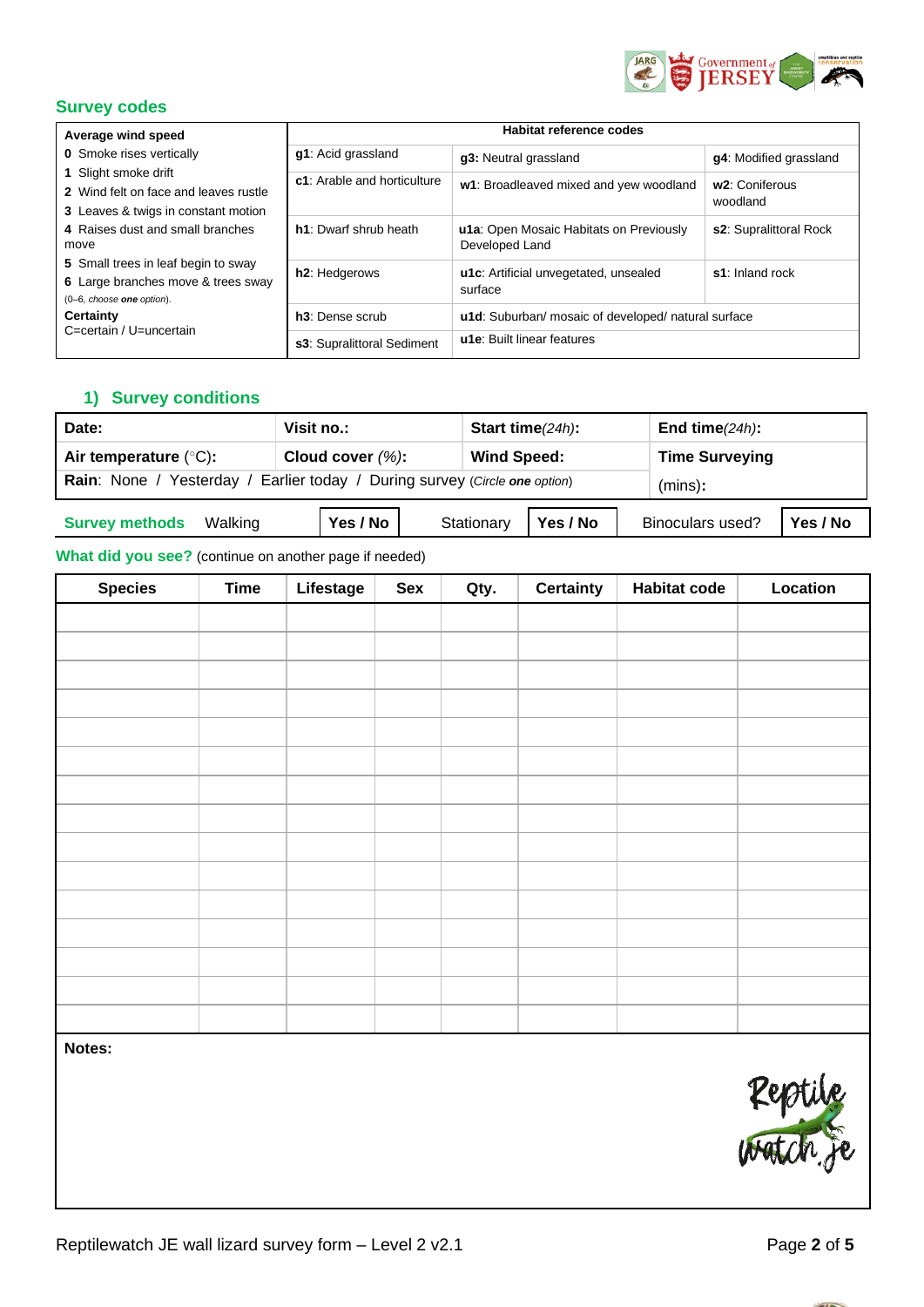

#### **2) Survey conditions**

| Visit no.:<br>Start time $(24h)$ :<br>Date:                                 |                      |                        | End time $(24h)$ :           |  |  |
|-----------------------------------------------------------------------------|----------------------|------------------------|------------------------------|--|--|
| Air temperature $(°C)$ :                                                    | Cloud cover $(\%)$ : | <b>Wind Speed:</b>     | <b>Time Surveying</b>        |  |  |
| Rain: None / Yesterday<br>Earlier today / During survey (Circle one option) | (mins):              |                        |                              |  |  |
| <b>Survey methods</b><br>Walking                                            | Yes / No             | Yes / No<br>Stationary | Binoculars used?<br>Yes / No |  |  |

**What did you see?** (continue on another page if needed)

| <b>Species</b> | <b>Time</b> | Lifestage | Sex | Qty. | <b>Certainty</b> | <b>Habitat code</b> | Location |
|----------------|-------------|-----------|-----|------|------------------|---------------------|----------|
|                |             |           |     |      |                  |                     |          |
|                |             |           |     |      |                  |                     |          |
|                |             |           |     |      |                  |                     |          |
|                |             |           |     |      |                  |                     |          |
|                |             |           |     |      |                  |                     |          |
|                |             |           |     |      |                  |                     |          |
|                |             |           |     |      |                  |                     |          |
|                |             |           |     |      |                  |                     |          |
|                |             |           |     |      |                  |                     |          |
|                |             |           |     |      |                  |                     |          |
| Notes:         |             |           |     |      |                  |                     |          |

# **3) Survey conditions**

| Date:                                                                                                         | Visit no.:         | Start time $(24h)$ : | End time $(24h)$ :    |  |  |  |  |
|---------------------------------------------------------------------------------------------------------------|--------------------|----------------------|-----------------------|--|--|--|--|
| Air temperature $(°C)$ :                                                                                      | Cloud cover $(%):$ | <b>Wind Speed:</b>   | <b>Time Surveying</b> |  |  |  |  |
| <b>Rain:</b> None / Yesterday<br>Earlier today / During survey (Circle one option)                            | (mins):            |                      |                       |  |  |  |  |
| Yes / No<br>Yes / No<br>Yes / No<br><b>Binoculars used?</b><br><b>Survey methods</b><br>Stationary<br>Walking |                    |                      |                       |  |  |  |  |

#### **What did you see?** (continue on another page if needed)

| <b>Species</b> | <b>Time</b> | Lifestage | Sex | Qty. | <b>Certainty</b> | <b>Habitat code</b> | Location |
|----------------|-------------|-----------|-----|------|------------------|---------------------|----------|
|                |             |           |     |      |                  |                     |          |
|                |             |           |     |      |                  |                     |          |
|                |             |           |     |      |                  |                     |          |
|                |             |           |     |      |                  |                     |          |
|                |             |           |     |      |                  |                     |          |
|                |             |           |     |      |                  |                     |          |
|                |             |           |     |      |                  |                     |          |
|                |             |           |     |      |                  |                     |          |
|                |             |           |     |      |                  |                     |          |
|                |             |           |     |      |                  |                     |          |
| Notes:         |             |           |     |      |                  |                     |          |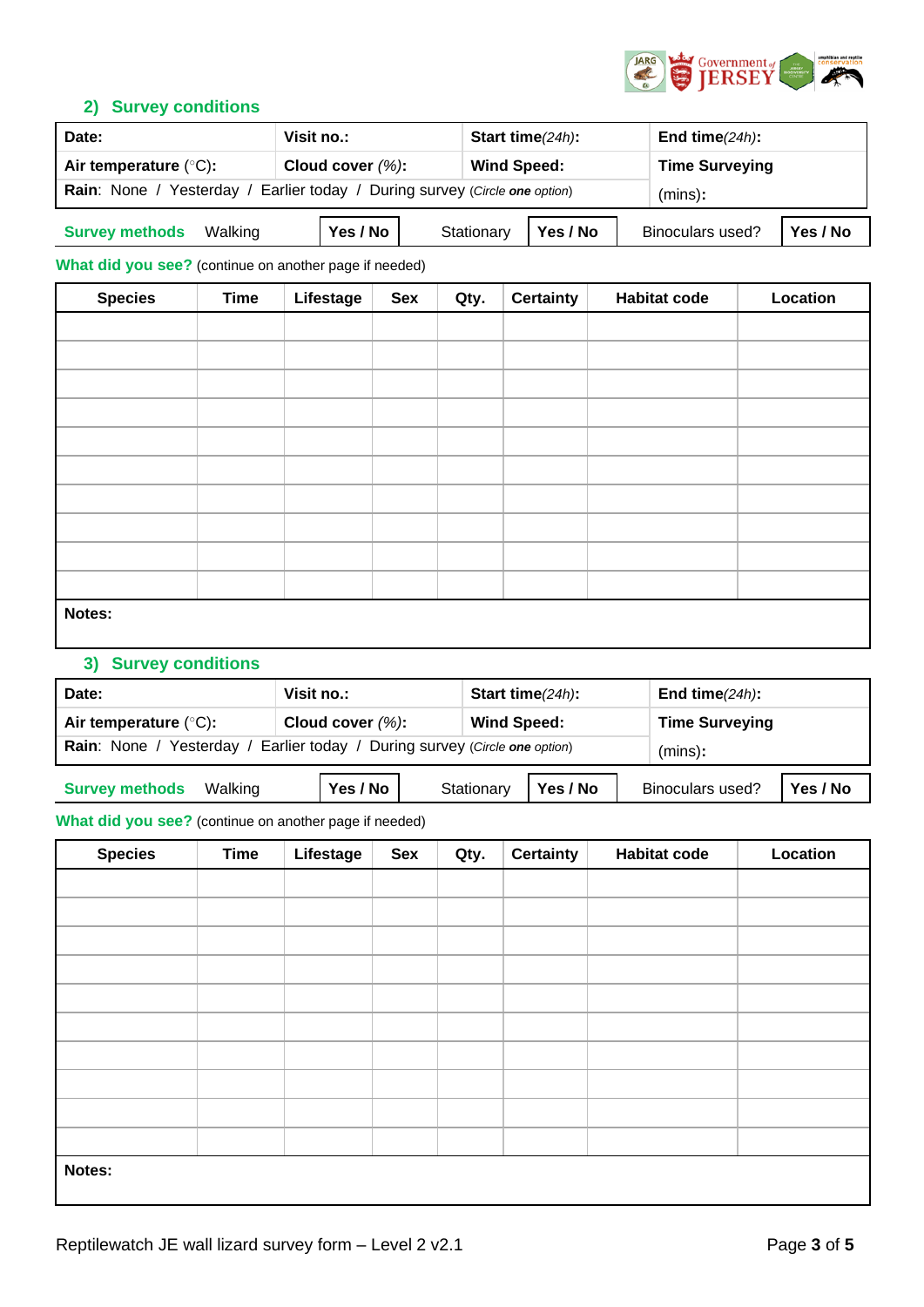

#### **4) Survey conditions**

| Date:                                                                              | Start time $(24h)$ :<br>Visit no.: |                        | End time $(24h)$ :           |  |
|------------------------------------------------------------------------------------|------------------------------------|------------------------|------------------------------|--|
| Air temperature $(°C)$ :                                                           | Cloud cover $(\%)$ :               | <b>Wind Speed:</b>     | <b>Time Surveying</b>        |  |
| Earlier today / During survey (Circle one option)<br><b>Rain:</b> None / Yesterday | (mins):                            |                        |                              |  |
| <b>Survey methods</b><br>Walking                                                   | Yes / No                           | Yes / No<br>Stationary | Binoculars used?<br>Yes / No |  |

**What did you see?** (continue on another page if needed)

| <b>Species</b> | <b>Time</b> | Lifestage | Sex | Qty. | <b>Certainty</b> | <b>Habitat code</b> | Location |
|----------------|-------------|-----------|-----|------|------------------|---------------------|----------|
|                |             |           |     |      |                  |                     |          |
|                |             |           |     |      |                  |                     |          |
|                |             |           |     |      |                  |                     |          |
|                |             |           |     |      |                  |                     |          |
|                |             |           |     |      |                  |                     |          |
|                |             |           |     |      |                  |                     |          |
|                |             |           |     |      |                  |                     |          |
|                |             |           |     |      |                  |                     |          |
|                |             |           |     |      |                  |                     |          |
|                |             |           |     |      |                  |                     |          |
| Notes:         |             |           |     |      |                  |                     |          |

# **5) Survey conditions**

| Date:                                                                                                  | Visit no.:           | Start time $(24h)$ : | End time $(24h)$ :    |  |  |  |
|--------------------------------------------------------------------------------------------------------|----------------------|----------------------|-----------------------|--|--|--|
| Air temperature $(°C)$ :                                                                               | Cloud cover $(\%)$ : | <b>Wind Speed:</b>   | <b>Time Surveying</b> |  |  |  |
| Rain: None / Yesterday<br>Earlier today / During survey (Circle one option)<br>(mins):                 |                      |                      |                       |  |  |  |
| Yes / No<br>Yes / No<br><b>Survey methods</b><br>Yes / No<br>Binoculars used?<br>Stationary<br>Walking |                      |                      |                       |  |  |  |

#### **What did you see?** (continue on another page if needed)

| <b>Species</b> | <b>Time</b> | Lifestage | Sex | Qty. | <b>Certainty</b> | <b>Habitat code</b> | Location |
|----------------|-------------|-----------|-----|------|------------------|---------------------|----------|
|                |             |           |     |      |                  |                     |          |
|                |             |           |     |      |                  |                     |          |
|                |             |           |     |      |                  |                     |          |
|                |             |           |     |      |                  |                     |          |
|                |             |           |     |      |                  |                     |          |
|                |             |           |     |      |                  |                     |          |
|                |             |           |     |      |                  |                     |          |
|                |             |           |     |      |                  |                     |          |
|                |             |           |     |      |                  |                     |          |
|                |             |           |     |      |                  |                     |          |
| Notes:         |             |           |     |      |                  |                     |          |